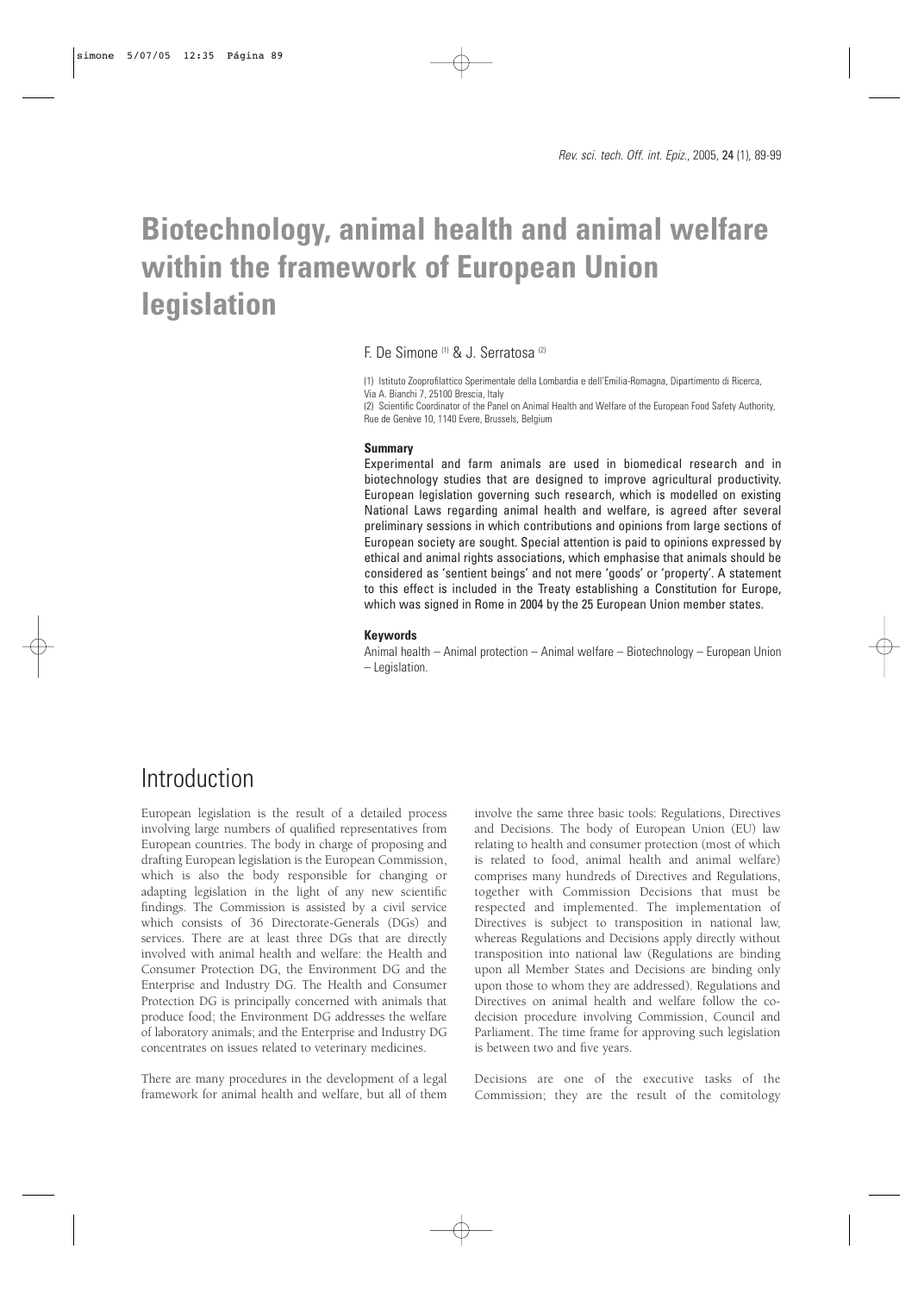procedure whereby proposals are discussed by the relevant standing Committees, with representatives of the 25 member states, and approved if at least a minimum number of votes are obtained.

Commission Decisions are principally concerned with the application of existing Regulations and Directives, and since 1988 the procedure for developing Decisions has become easier and faster. The principal concern now is to improve and harmonise, at international level, the conditions under which animals are used in different fields (in particular, agriculture and scientific research). Taking into account new scientific evidence and practical experience acquired, existing legal instruments will be adapted and new ones will be created to facilitate the implementation of the five European Conventions for the protection of animals, namely:

– the European Convention for the protection of animals during international transport (1968) (2)

– the European Convention for the protection of animals kept for farming purposes (1976) (3)

– the European Convention for the protection of animals for slaughter (1979) (4)

– the European Convention for the protection of vertebrate animals used for experimental and other scientific purposes (1986) (5)

– the European Convention for the protection of pet animals (1987) (8).

This paper deals principally with the areas of animal welfare and the protection of experimental animals as outlined in the Convention for the protection of animals kept for farming purposes and the Convention for the protection of vertebrate animals used for experimental and other scientific purposes.

# Biotechnology and the protection of experimental animals in the European Union

### **Council Directive 86/609/EEC**

The work of the Council of Europe on animal protection was started during the 1960s when it recognised that respect for animals counted among the ideals and principles which were the common heritage of its member states.

The basis of legislation on experimental animals is Council Directive 86/609/EEC of 24 November 1986 (7), which deals with the housing, use, handling and slaughter of experimental animals in laboratories and with the activities of the breeding establishments that supply experimental animal species.

Directive 86/609 follows the three Rs concept developed by Russell and Burch in 1956, which states that those working with experimental animals should aim to **replace** or **reduce** the use of animals in specific laboratory procedures, or **refine** procedures so that animals experience less pain or suffering (34). The three Rs are central to reducing the number, or improving the living conditions, of experimental animals, and to replacing the use of experimental animals with other biotechnological methods. Two Articles of the Directive in particular are related to this concept:

– Article 7.2 states that 'an experiment shall not be performed if another scientifically satisfactory method of obtaining the result sought, not entailing the use of an animal, is reasonably and practicably available' (7)

– Article 23.1 states that 'the Commission and Member States should encourage research into the development and validation of alternative techniques which could provide the same level of information as that obtained in experiments using animals but which involve fewer animals or which entail less painful procedures, and shall take such other steps as they consider appropriate to encourage research in this field'.

Clearly, these two articles are consistent with the three Rs concept and, in particular, with the most desirable of the three Rs, which is the replacement of the use of animals by other methods. In spite of this, one of many criticisms of Directive 86/609 is that it 'does not explicitly mention the concept of the 3 Rs – Reduction, Refinement and Replacement' (23). To be useful, the concept should be continuously and actively pursued.

However, it is not easy to replace the use of experimental animals with other tests (e.g. to substitute *in vivo* with *in vitro* assays) or to require that such substitution tests be used.

The rapid development of new biotechnologies has made it particularly important to find alternatives to the use of experimental animals and has also necessitated a revision of some of the relevant legislation. For example, it became increasingly apparent that Directive 86/609 needed to be revised, and many local, national and international groups of European citizens lobbied the Commission to undertake a revision. Three European groups were particularly keen to see the Directive revised: the European Centre for the Validation of Alternative Methods (ECVAM), the European Biomedical Research Association and the Eurogroup for Animal Welfare.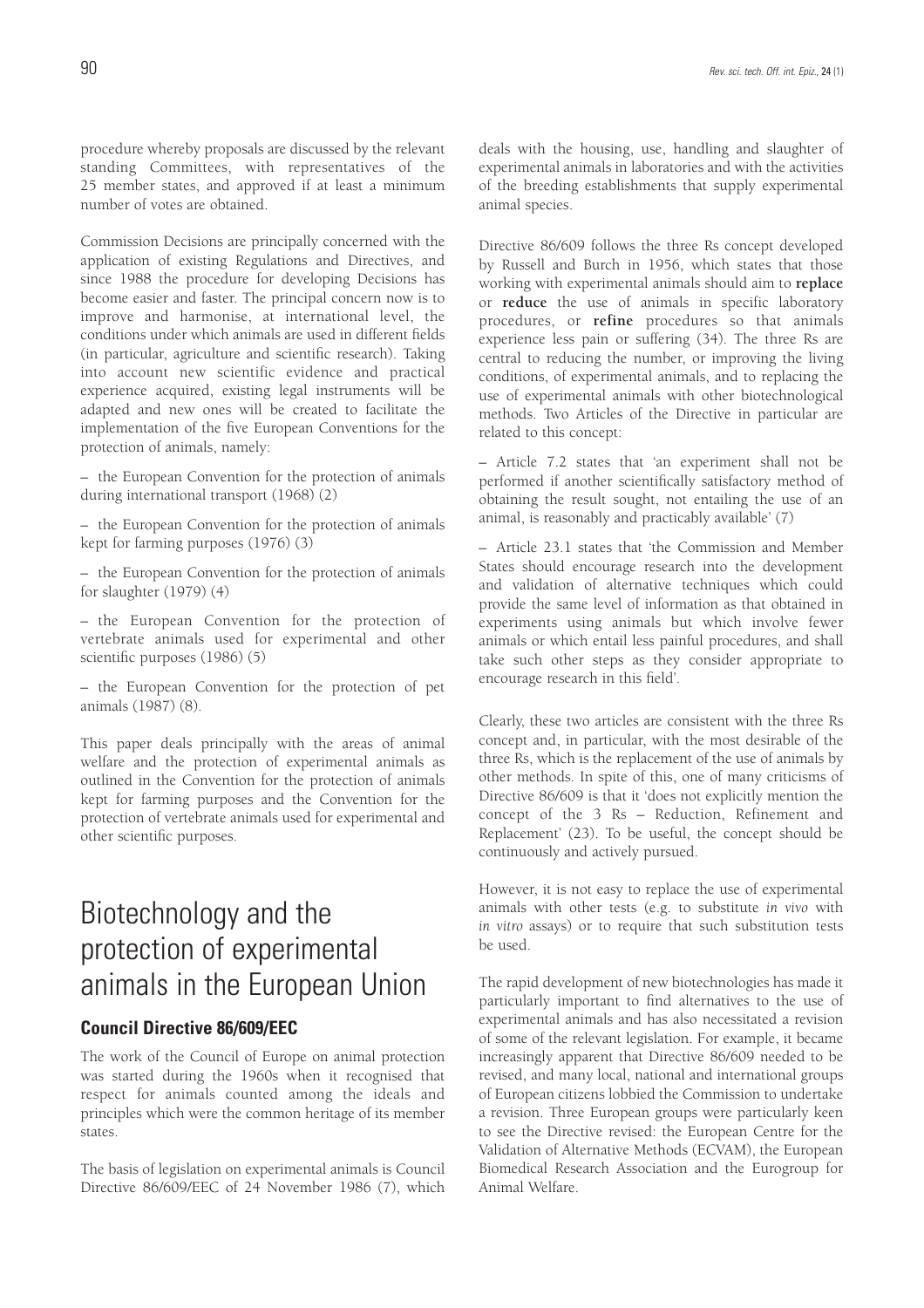To revise the Directive, the Commission convened a Technical Expert Working Group, which completed the revision in November 2003. The conclusions were reported in four chapters: 'scope', 'authorisation', 'ethical review' and 'cost-benefit analysis and severity classification'.

### European Centre for the Validation of Alternative Methods

For a new test to replace an *in vivo* test, the new test must be validated, i.e. submitted to a process by which the reliability and relevance of a procedure are established for a specific purpose. It was principally for this reason that ECVAM was established in 1992. The Centre campaigns for the active support of the development, validation and acceptance of methods that conform to the three Rs concept, as well as coordinating the validation of alternative test methods at EU level and promoting dialogue between the various stakeholders involved in substitution methods.

In 1995, the ECVAM published recommendations concerning the practical and logistical aspects of validating alternative test methods (1), based on the five principal stages in the evolution of new substitution tests, i.e. test development, prevalidation, validation, independent assessment and progression towards regulatory acceptance. Furthermore, ECVAM has been an active supporter of the new EU policies on animal testing for the cosmetic (21) and chemical industries (the newly proposed REACH system: Registration, Evaluation and Authorisation of Chemicals).

The ECVAM Scientific Information Service has a comprehensive database of information on various aspects of alternative assays. The reports and recommendations of ECVAM workshops and Taskforce meetings are published in *ATLA* (*Alternatives to Laboratory Animals*) and are available at http://ecvam.jrc.it/index.htm.

### **Animal transgenesis and cloning**

Animal transgenesis and cloning are by far the most promising biotechnologies involving animals and, at the same time, the most worrying.

### **Transgenesis**

Transgenic animals are 'genetically modified organisms', which are defined in article 2.2 of Directive 2001/18/EC as 'an organism, with the exception of human beings, in which the genetic material has been altered in a way that does not occur naturally by mating and/or natural recombination' (19). This Directive deals with the deliberate release of such organisms into the environment; other than the definition, it contains no specific reference to animal transgenesis.

Protection of transgenic animals falls under Directive 86/609 which addresses the protection of all animals used for experimental and other scientific purposes. For example, article 2d defines 'experiment' as 'any use of an animal for experimental or other scientific purposes which may cause it pain, suffering, distress or lasting harm including any course of action intended, or liable, to result in the birth of an animal in any such condition'. Furthermore article 24 states that the Directive 'shall not restrict the right of the member states to apply or adopt stricter measures for the protection of animals used in experiments or for the control and restriction of the use of animals for experiments'. However, although Directive 86/609 does provide some protection for experimental animals that have been genetically modified, this situation is criticised because 'experiments on transgenic animals, cloning and xenotransplantation, require specific attention' (26).

Common feeling and ethics suggest that the wellbeing of a transgenic animal should be at least as good as that of its unchanged homologous counterpart. However, wellbeing is not always easy to determine. If legislation based on specific knowledge is lacking or there is uncertainty about the scientific basis for decision making, there should be recourse to the 'precautionary principle'.

Some EU member states have already passed specific laws and guidelines on the use of genetically modified animals, for example Finland (29), the Netherlands (30) and the United Kingdom (28).

At present, the potential of transgenesis appears limitless; furthermore, the breeding of transgenic animals would allow the benefits of this technology to be utilised on a large scale. It can be used in both medical research and agriculture, as follows:

– to study patterns of human disease, to produce experimental animals tailored for the study of genes or to generate organs for xenotransplantation

– to synthesise chemical substances needed in medicine, for example through blood or milk

– to obtain animals with better food conversion, resistance to diseases, etc.

#### Cloning

Cloning is another rapidly growing technology, which has been used in the last two decades to obtain 'copy animals' through nuclear transfer and embryo splitting. Recently it has become possible to clone animals from adult somatic cells, as in the famous lamb Dolly, which was the first in a series of clones of many animal species.

In the opinion of the Group of Advisers to the European Commission on the Ethical Implications of Biotechnology (GAIEB), cloning may well be able to contribute to human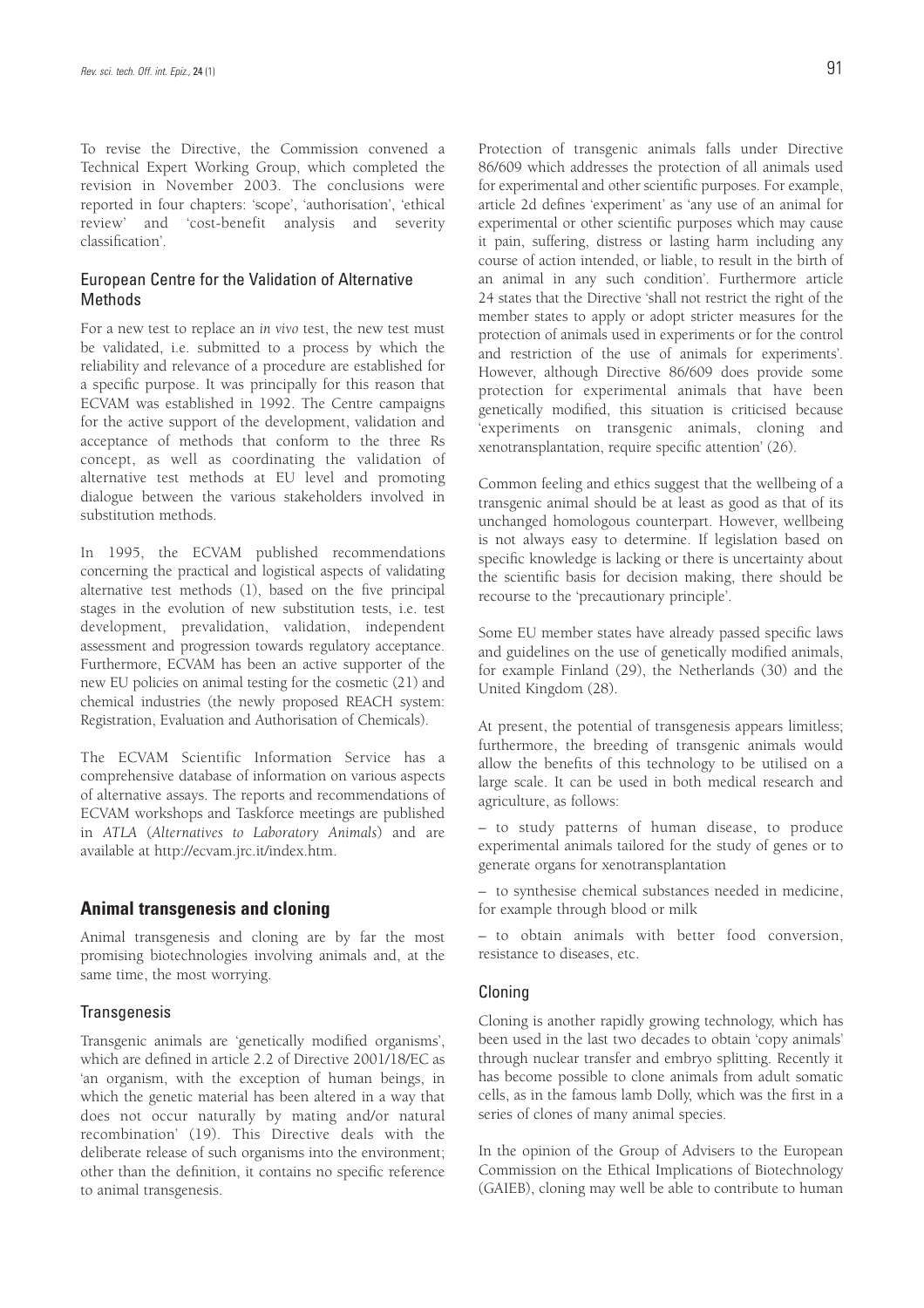wellbeing, and in a recent report on the ethical aspects of animal cloning techniques (27) they cite the following potential uses of the technology:

– in medical research (to generate models for human diseases; to produce proteins such as milk proteins to be used for therapeutic aims; and as a source of organs for xenotransplantation)

in agriculture (to select or produce animals with desirable qualities, such as longevity and resistance to disease).

The cloning of farm animals may have medical, agricultural and economic benefits, but according to GAIEB Opinion No. 7 on the genetic modification of animals, it is acceptable only when the aims and methods are ethically justified and when it is carried out under ethical conditions (26). These ethical conditions involve:

– a duty to avoid or minimise animal suffering; unjustified or disproportionate suffering is unacceptable

– a duty to reduce, replace and, when possible, refine research experiments that use animals (the three Rs concept)

– demonstrating the lack of better alternatives

– a human responsibility for animals, nature and the environment, including biodiversity

– paying particular attention to the need to preserve genetic diversity.

### **Legal protection for biotechnological inventions**

Obtaining animals or animal products by transgenesis or cloning is a very long and expensive procedure. It is understandable, therefore, that companies using these technologies have sought legal protection for their biotechnological inventions. However, the patentability of biological materials is a matter of considerable public concern, particularly where the patent concerns animals or the human body.

Directive 98/44/EC (17) addresses the legal protection of biotechnological inventions and includes the following provisions:

– Article 3 states that inventions shall be patentable if they are new, involve an inventive step and are likely to have industrial applications

– Article 4 states that animal varieties and biological processes for the production of animals are not patentable, but that inventions that concern animals are patentable if the invention is not confined to a particular animal variety – Article 6 (2, d) states that processes for modifying the genetic identity of animals which are likely to cause them suffering without any substantial medical benefit to man or animal (and animals resulting from such processes) are considered unpatentable

– Article 7 states that the Commission's European Group on Ethics in Science and New Technologies evaluates all ethical aspects of biotechnology.

It is interesting that article 6 (2, d) does permit some flexibility, i.e. processes for modifying the genetic identity of an animal are unpatentable if they are likely to cause suffering 'without any substantial medical benefit to man or animal'. This means that such processes are patentable if they will be of ultimate benefit to man, e.g. process to produce animals that will be used in medical experiments and drug testing (e.g. the 'oncomouse', a type of laboratory mouse which has been genetically modified to carry a gene that significantly increases its susceptibility to cancer).

A high sense of morality in the treatment of animals is a particular feature of EU legislation.

### **Biotechnology reagents for the diagnosis of animal diseases**

Improving animal health requires better control of animal diseases and biotechnology has been helpful in this respect as it has led to the development of quality reagents such as monoclonal antibodies and recombinant antigens. When assembled into *in vitro* diagnostic kits, these reagents allow for the laboratory diagnosis of most of the metabolic, parasitic and infectious diseases that affect livestock and companion animals.

Methods and standards for the diagnosis of infectious diseases listed by the OIE (World Organisation for Animal Health), and therefore notifiable to national Veterinary Services, are described in the OIE *Manual of diagnostic tests and vaccines for terrestrial animals* (33). (New criteria for listed diseases were adopted by the OIE International Committee in May 2004. There are now no longer two different lists, A and B, but one single list. For inclusion on the list, diseases are first evaluated in terms of their potential for international spread, then in terms of their zoonotic potential and/or their capacity to cause significant mortality and/or morbidity within naïve populations.)

The only *in vitro* diagnostic kits that fall under EU legislation (Regulation 1053/2003 [22]) are those for the rapid diagnosis of bovine spongiform encephalopathy. The use of *in vitro* diagnostic kits for diseases that are not governed by EU regulations but which appear on the former OIE list A (i.e. diseases of serious socio-economic or public health consequence which have the potential for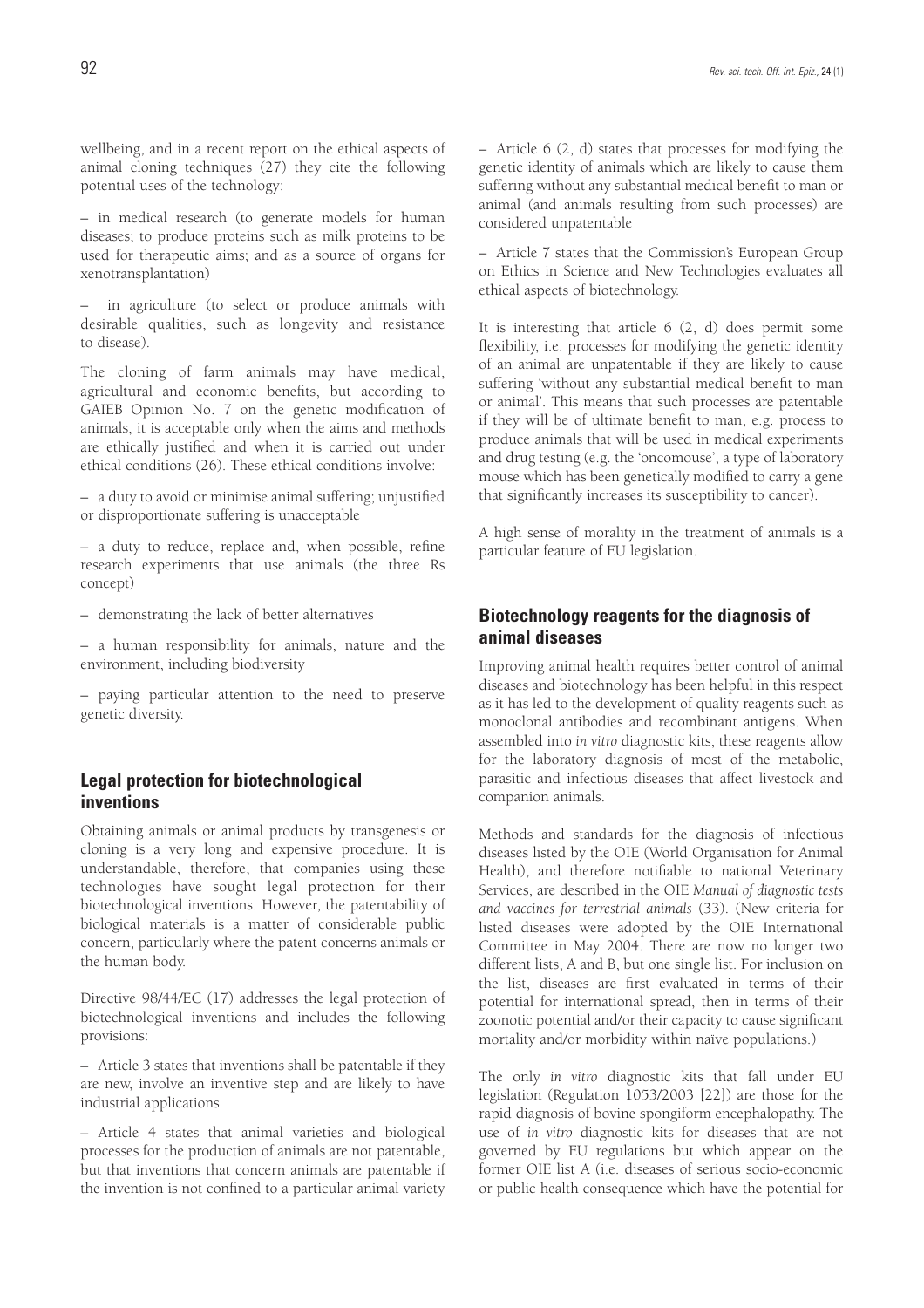very serious and rapid spread) (33), is subject to legal restrictions in the member states because any incidence of a disease on the former OIE list A must be reported to the relevant veterinary authorities. This should effectively prevent the use of diagnostic kits for list A diseases outside the official network of national or community reference laboratories and without the use of standards specified by the OIE.

A number of *in vitro* diagnostic kits are available from commercial companies for the diagnosis and control of many non-listed diseases. Some member states do not have any regulations relating to these kits, but most countries have adopted one or more of the following:

– official registration of the *in vitro* kit and official testing of different batches

– classification of the *in vitro* kit as a medicinal veterinary product

– mandatory registration of *in vitro* kits

– automatic acceptance of an *in vitro* kit if it has been registered in another EU country

– seeking the opinion of experts in veterinary research institutes.

# The European Union and animal welfare

The Treaty of Amsterdam, which came into force on 1 May 1999, established new ground rules for the actions of the EU on animal welfare in a special 'Protocol on the Protection and Welfare of Animals' (16). The protocol recognises that animals are sentient beings and obliges European institutions to pay full regard to the welfare requirements of animals when formulating and implementing EU legislation. The protocol also defines the limits of EU competence to legislate.

The mission of the European Food Safety Authority (EFSA) in relation to the protection of animals and to animal health and welfare is to provide scientific advice and technical support in the formulation of the legislation and policies of the EU.

The areas of EFSA's scientific activities that are related to animal health include:

*a)* the provision of scientific opinions and advice in response to questions formally addressed to EFSA by the European Commission (currently the principal consumer), the European Parliament, the member states or EFSA itself (i.e. through 'self-tasking')

*b)* the monitoring of specific risk factors and diseases, and the provision of scientific opinions on tests and other tools to control these

*c)* the application and promotion of new and harmonised scientific approaches to and methodologies for hazard and risk assessment.

One of the objectives of EFSA's 2004 work programme was to seek to build scientific networks involving EU institutions, national authorities, scientific institutions and international organisations, in order to do the following:

– facilitate the exchange of information and expertise

– evaluate possible collaboration in areas of mutual interest

– continuously improve its own scientific knowledge and expertise.

### **European Union legislation regarding animal welfare**

Although it might be argued that animal welfare issues do not strictly fall within the food safety control system, the two are, of course, inextricably linked, and animal welfare issues will have a direct impact on food safety in areas such as on-farm animal welfare, animal welfare during transport and animal welfare at slaughter. Furthermore, animal welfare issues could be a barrier to trade within the EU (in cases of non-compliance) but not to trade between member states and countries outside the EU.

The first directives governing animals kept on the farm were adopted in 1986 and concerned the protection of laying hens (6, 9). In 1998, Council Directive 98/58/EC (18) gave general rules for the protection of animals of all species, including fish, reptiles and amphibians, that are kept for the production of food, wool, skin or fur or for other farming purposes. These rules are based on the European Convention for the protection of animals kept for farming purposes (3). The rules reflect the so-called 'five freedoms' adopted by the Farm Animal Welfare Council (25), namely:

– freedom from hunger and thirst – by ready access to fresh water and a diet to maintain full health and vigour

– freedom from discomfort – by providing an appropriate environment including shelter and a comfortable resting area

– freedom from pain, injury or disease – by prevention or rapid diagnosis and treatment

– freedom to express normal behaviour – by providing sufficient space, proper facilities and company of the animal's own kind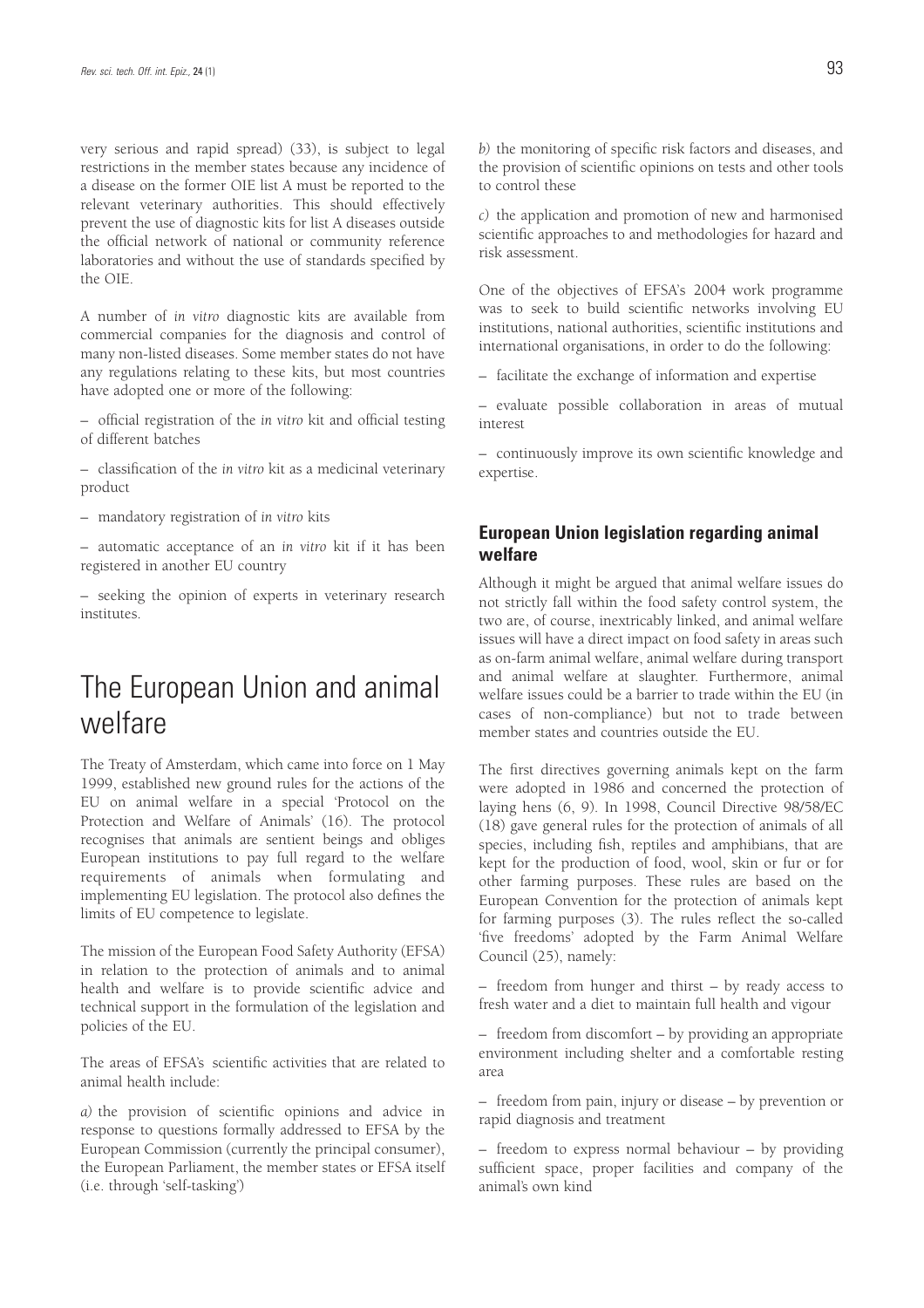– freedom from fear and distress – by ensuring conditions and treatment which avoid mental suffering.

European Union legislation lays down minimum standards for the welfare conditions of farm animals, as it does for experimental animals. National governments may adopt more stringent rules provided that they are compatible with the provisions of the Treaty of Amsterdam.

### **International approach: World Trade Organization, World Organisation for Animal Health, Food and Agriculture Organization and Council of Europe**

The OIE has been the principal international animal health organisation for 80 years, and in 1995, at the inception of the World Trade Organization (WTO), it was designated the world reference organisation for animal health in the WTO Sanitary and Phytosanitary (SPS) Agreement (35). More recently, OIE Member Countries expressed their wish that the Organisation provide international leadership in the area of animal welfare, and in its 2001-2005 strategic plan the OIE identified this issue as a priority. Member Countries have sought to increase their understanding of animal welfare in order to propose innovative recommendation in response to public concerns in this area.

Animal welfare is not currently covered by the WTO agreement on SPS measures (35). Nevertheless, OIE Member Countries wish to have guidelines and recommendations on the subject drawn up by the OIE to assist them in their trade negotiations with other countries. The Director General of the OIE convened an ad hoc group on animal welfare to address these issues and the International Committee unanimously adopted its recommendations at its 70th General Session in May 2002 (31). A permanent working group on animal welfare was then established, which held its first meeting in October 2002. On 23 February 2003 the First OIE International Conference on Animal Welfare took place, where the leadership of the OIE on animal welfare issues was internationally recognised.

It was decided that the OIE would initially give priority to animal welfare issues relating to animals used in agriculture and aquaculture. Within these target groups, the OIE will begin by examining the conditions of transport, slaughter and killing for disease control, and will then move on to examine housing and management.

In addition, the OIE will assume the following specific roles in the area of animal welfare:

– to develop standards and guidelines leading to good animal welfare practices

– to identify where research into animal welfare is needed and to encourage collaboration among research centres

– with the support of leading international experts, to provide expertise on specific animal welfare issues to OIE stakeholder groups, other international organisations, animal production sectors, industry and consumer groups (32).

Among the five European animal protection conventions (2, 3, 4, 5, 8), the 1976 Convention for the Protection of animals kept for farming purposes (3) is a 'framework convention' that sets out principles for the keeping, care and housing of animals, particularly in intensive breeding systems. A Standing Committee for Animal Protection (T-AP), composed of representatives of the Parties to the Convention, is responsible for making more detailed recommendations to the Parties concerning particular animal species and implementing the principles set out in the Convention. The T-AP follows developments in scientific research and new methods of animal husbandry. The recommendations of the T-AP differ from the final recommendations of the Council of Europe (voted by the Committee of Ministers as representatives of the member states) in that they become binding on the Parties six months after their adoption. The T-AP works closely with non-governmental organisations representing the different groups concerned: veterinarians, farmers, animal protection associations, animal behaviour specialists and zoo technicians; these non-governmental organisations participate as observers in meetings of the T-AP.

Twelve recommendations have been adopted by the T-AP since 1976. The recommendations refer to pigs, cattle, sheep, goats, domestic fowl, ratites, ducks, domestic geese, Muscovy ducks and hybrids of Muscovy and domestic ducks, fur animals, and turkeys.

In 1992, a Protocol of Amendment to the Convention for the protection of animals kept for farming purposes was opened for signature (13). This Protocol provides for the scope of the Convention to be extended to the breeding of animals produced as a result of genetic modification or novel genetic combinations. The Protocol is not yet in force, and currently animals may be fed with food that contains genetically modified organisms.

The Council of Europe is currently drafting two new recommendations concerning rabbits and farmed fish, respectively. In addition, the Council has adopted a new recommendation concerning pigs which will come into force on 2 June 2005, replacing the recommendation adopted in 1986.

Owing to the current framework of EU legislation and the impact of the WTO and the SPS Agreement (35), some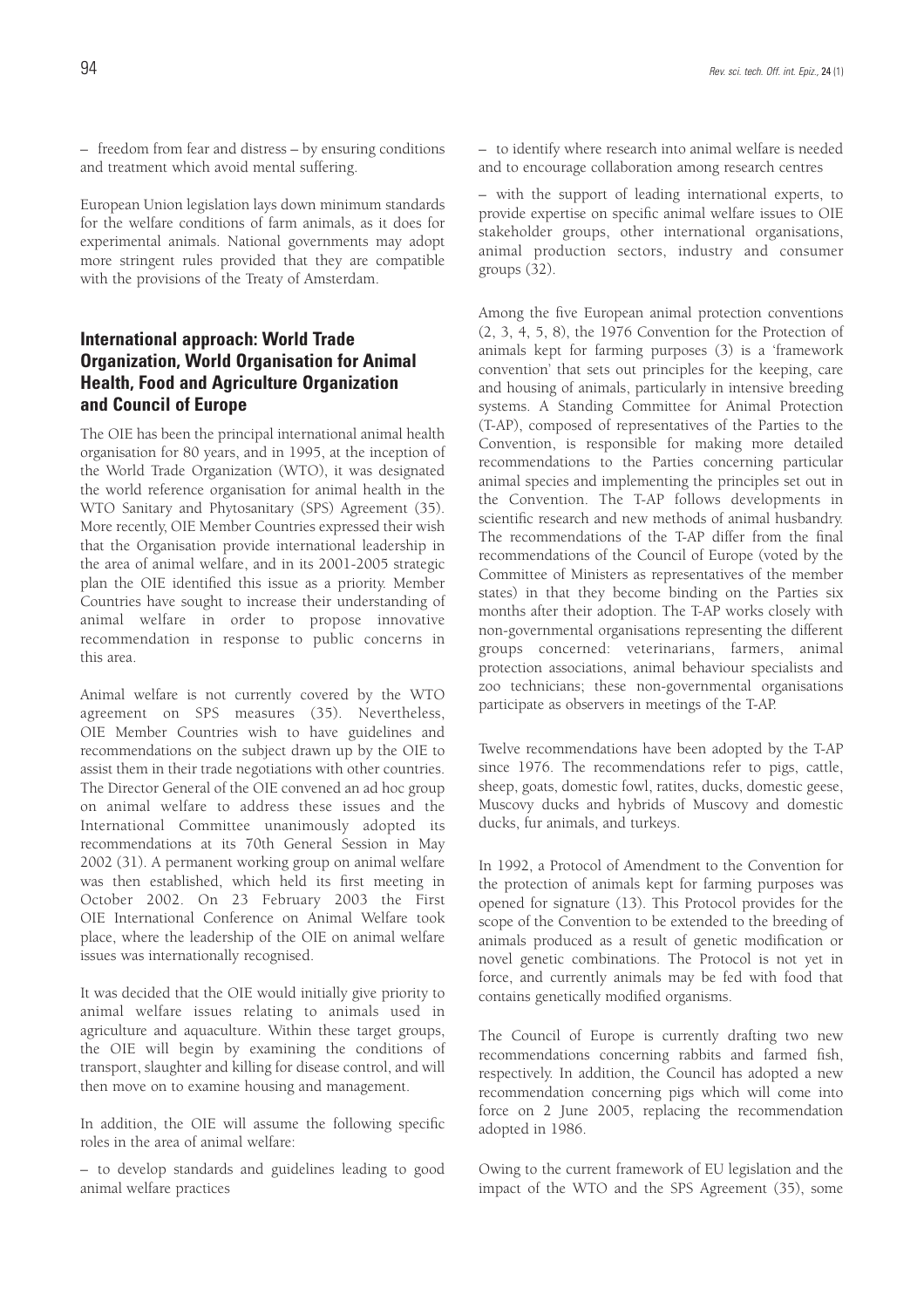recommendations could face problems because of the reluctance of some countries to accept specific concrete recommendations (densities, space allowances, etc.) in the absence of a complete scientific review and scientific justification.

# Conclusion

Article III-121 of the Treaty establishing a Constitution for Europe (24), signed in Rome on 29 October 2004, says:

'In formulating and implementing the Union's agriculture, fisheries, transport, internal market, research and technological development and space policies, the Union and the Member States shall, since animals are sentient beings, pay full regard to the requirements of animal welfare, while respecting the legislative or administrative provisions and customs of Member States relating in particular to religious rites, cultural traditions and regional heritage'.

This article is the culmination of the efforts of competent and qualified European groups to obtain dignity for animals as 'sentient beings' rather then mere 'goods' or 'property'.

However, the Sixth European Framework Programme on life sciences (20) selected life sciences, genomics and biotechnology for health as priority themes, in line with a major political and strategic choice of the Union and in response to the expectations of society, at global as well as European level. Developing biotechnology and genomic studies will have a dramatic impact on experimental animal species. As a result, these conflicting aims adequate regulatory legislation.

European legislation for the protection of experimental animals and the welfare of breeding animals is produced only after careful and specialised evaluation of scientific, veterinary and ethical aspects of animal protection. Therefore, a high sense of morality is a particular feature of this part of EU legislation.

### Acknowledgements

We thank Professor Mariachiara Tallacchini (Università Cattolica, Piacenza, Italy) and Dr Ana Mateo Rosell (European Patent Office, Berlin, Germany).

# Appendix

### **Other European legislation relating to the protection of farm animals**

Further information can be found on the Animal Health and Welfare pages of the website of the European Union at http://europa.eu.int/comm/food/animal/ index\_en.htm.

### General

Treaty of Amsterdam amending the Treaty on European Union, the Treaties establishing the European Communities and certain related acts – Protocol annexed to the Treaty of the European Community – Protocol on protection and welfare of animals (16).

### Calves

Council Directive 91/629/EEC of 19 November 1991 laying down minimum standards for the protection of calves (11).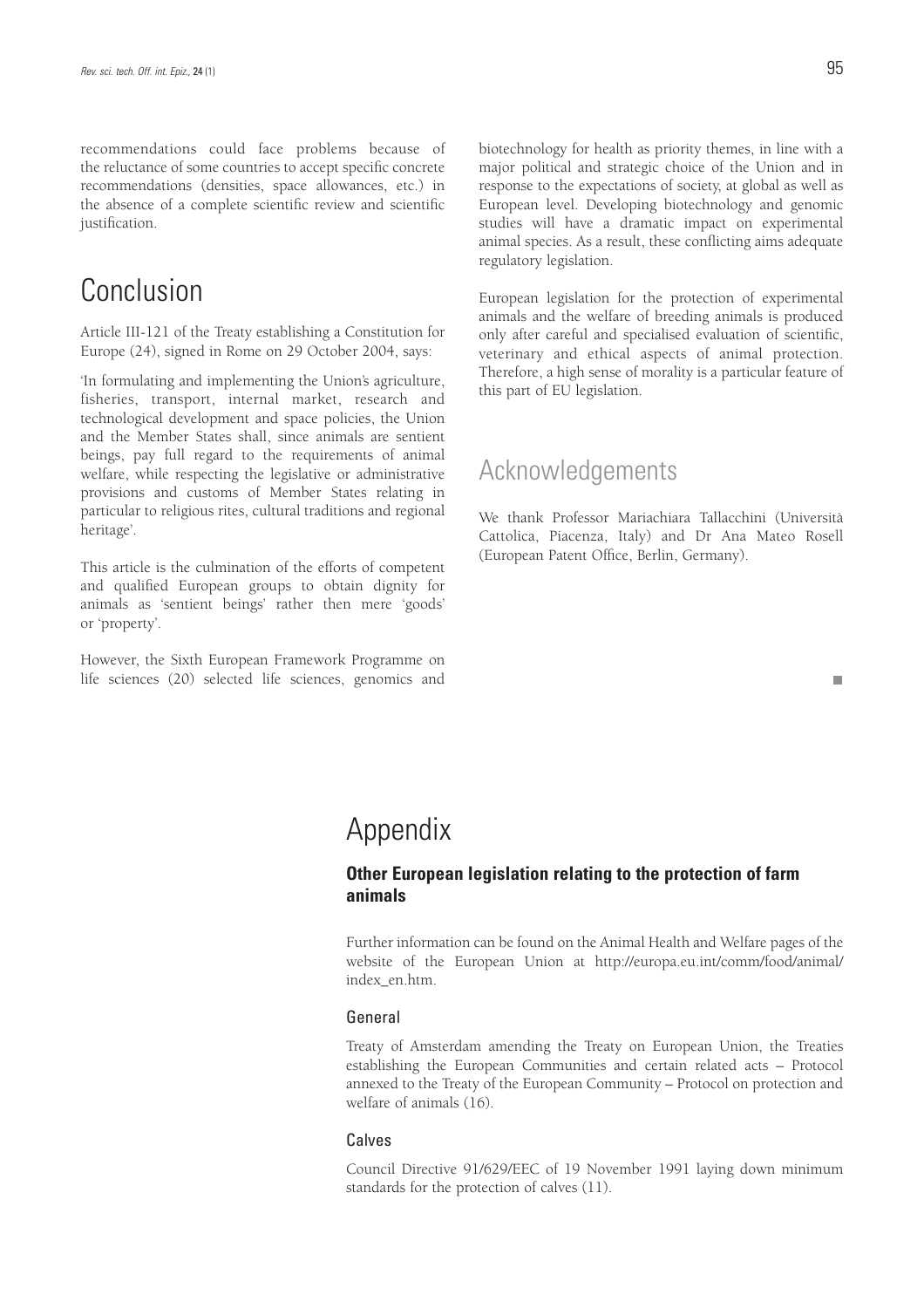### Pigs

Council Directive 91/630/EEC of 19 November 1991 laying down minimum standards for the protection of pigs (12).

#### Protection at the time of slaughter and killing

Council Directive 93/119/EC of 22 December 1993 on the protection of animals at the time of slaughter or killing (14).

### Protection during transport

Council Directive 91/628/EEC of 19 November 1991 on the protection of animals during transport and amending Directives 90/425/EEC and 91/496/EEC (10).

### Wildlife Trade Legislation

Council Regulation No. 338/97 of 9 December 1996 on the protection of species of wild fauna and flora by regulating trade therein (15).

# **Biotechnologie, santé animale et bien-être animal dans le cadre de la législation de l'Union européenne**

F. De Simone & J. Serratosa

#### **Résumé**

Des animaux d'expérimentation et des animaux d'élevage sont utilisés dans la recherche biomédicale et dans les études de biotechnologie destinées à améliorer la productivité agricole. La législation européenne, qui s'inspire des lois nationales existantes concernant la santé et le bien-être des animaux, est adoptée après plusieurs sessions préliminaires au cours desquelles sont recueillis le concours et l'avis de grands groupes de la société européenne. On prête une attention particulière aux opinions exprimées par les associations d'éthique et de protection des droits des animaux, qui soulignent que les animaux doivent être considérés comme des « êtres sensibles » et non comme de simples « biens » ou « marchandises ». Une déclaration à cet effet est incluse dans le Traité établissant une Constitution pour l'Europe, signé à Rome en 2004 par les 25 États Membres de l'Union européenne.

#### **Mots-clés**

Bien-être animal – Biotechnologie – Législation – Protection des animaux – Santé animale – Union européenne.

п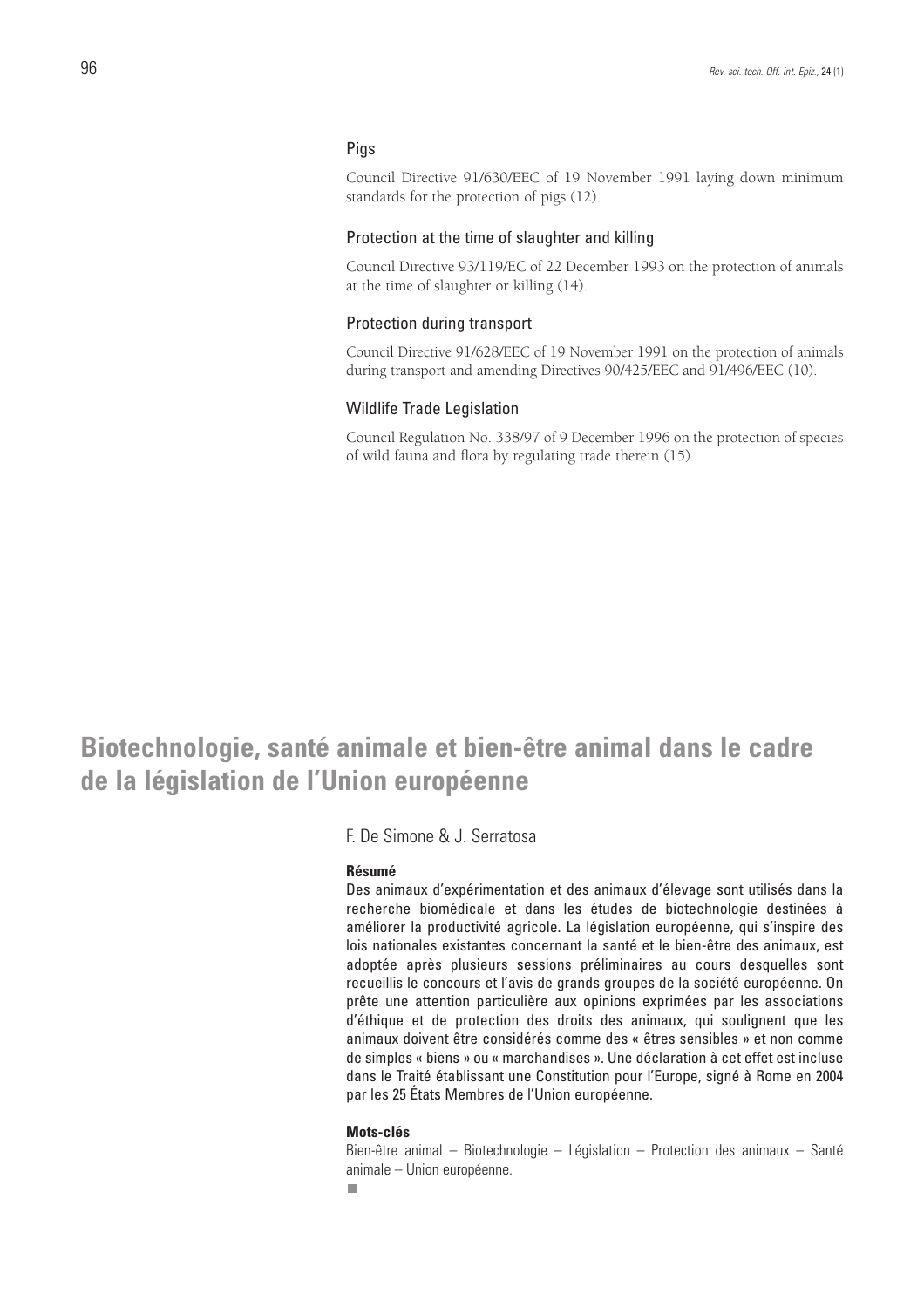# **Biotecnología, sanidad y bienestar animal en la legislación de la Unión Europea**

F. De Simone & J. Serratosa

#### **Resumen**

La biomédica y la biotecnología emplean animales de laboratorio y de granja para sus investigaciones dirigidas a mejorar la productividad pecuaria La legislación Europea, que se basa en las legislaciones nacionales en vigor relativas a la sanidad y el bienestar animal, se aprueba tras varias reuniones preliminares en las que se recaban las contribuciones y opiniones de amplios sectores de la sociedad europea. En ellas se presta una especial atención a los pareceres de las asociaciones dedicadas a la defensa de la ética y los derechos de los animales y que sostienen que estos últimos deben tratarse como "seres sensibles", y no como simples "mercaderías" o "bienes". El Tratado por el que se establece la Constitución Europea, suscrito en Roma por los 25 Estados Miembros de la UE, incluye una disposición a esos efectos.

#### **Palabras clave**

Bienestar animal – Biotecnología – Legislación – Protección de los animales – Sanidad animal – Unión Europea.

# References

- 1. Balls M., Blaauboer B.J., Fentem J.H., Bruner L., Combes R.D., Ekwall B., Fielder R.J., Guillouzo A., Lewis R.W., Lovell D.P., Reinhardt C.A., Repetto G., Sladowski D., Spielmann H. & Zucco F. (1995). – Practical aspects of the validation of toxicity test procedures. The report and recommendations of ECVAM workshop 5. *ATLA*, **23**, 129-147.
- 2. European Communities (EC) (1968). European Convention for the Protection of Animals during International Transport. Paris, 13.XII.1968. European Treaty Series No. 65. Website: www.conventions.coe.int/Treaty/en/ Treaties/Html/065.htm (accessed on 11 April 2005).
- 3. European Communities (EC) (1976). European Convention for the Protection of Animals kept for Farming Purposes. Strasbourg, 10.III.1976. European Treaty Series No. 87. Website: www.conventions.coe.int/Treaty/EN/ Treaties/Html/087.htm (accessed 11 April 2005).
- 4. European Communities (EC) (1979). European Convention for the Protection of Animals for Slaughter. Strasbourg, 10.V.1979. European Treaty Series No. 102. Website: www.conventions.coe.int/Treaty/EN/Treaties/Html/ 102.htm (accessed on 11 April 2005).
- 5. European Communities (EC) (1986). European Convention for the Protection of Vertebrate Animals used for Experimental and Other Scientific Purposes. Strasbourg, 18.III.1986. European Treaty Series No. 123. Website: www.conventions.coe.int/treaty/en/treaties/html/123.htm (accessed on 11 April 2005).
- 6. European Communities (EC) (1986). Council Directive 86/113/EEC of 25 March 1986 laying down minimum standards for the protection of laying hens kept in battery cages. *Off. J. Eur. Communities*, **L 095**, 10/04/1986, 45-48.
- 7. European Communities (EC) (1986). Council Directive 86/609/EEC of 24 November 1986 on the approximation of laws, regulations and administrative provisions of the Member States regarding the protection of animals used for experimental and other scientific purposes. *Off. J. Eur. Communities*, **L 358**, 18/12/1986, 1-28.
- 8. European Communities (EC) (1987). European Convention for the Protection of Pet Animals. Strasbourg, 13.XI.1987. European Treaty Series No. 125. Website: www.conventions.coe.int/Treaty/EN/Treaties/Html/125.htm (accessed on 11 April 2005).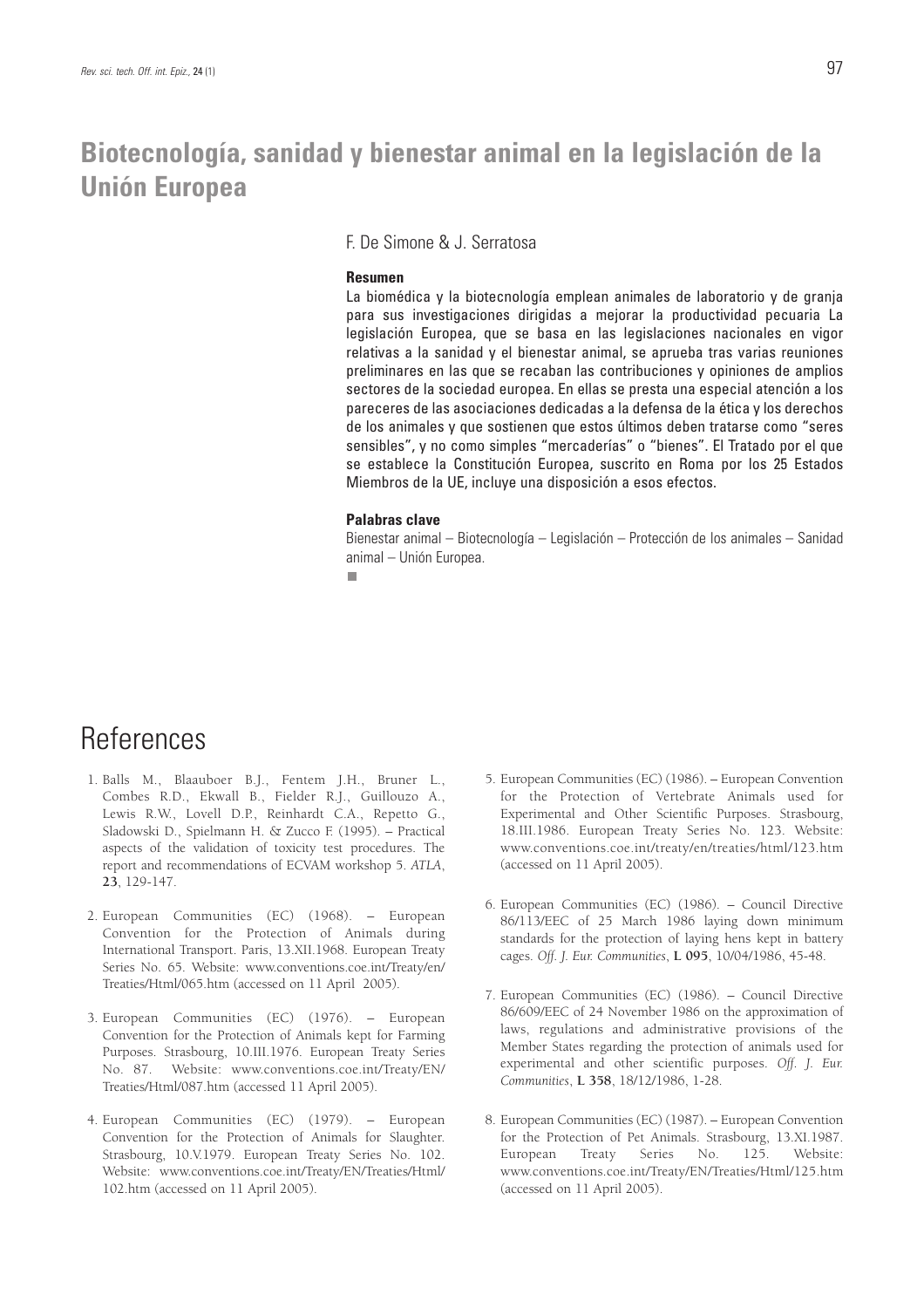- 9. European Communities (EC) (1988). Council Directive 88/166/EEC of 7 March 1988 complying with the judgment of the Court of Justice in Case 131/86 (annulment of Council Directive 86/113/EEC of 25 March 1986 laying down minimum standards for the protection of laying hens kept in battery cages). *Off. J. Eur. Communities*, **L 074**, 19/03/1988, 83-87.
- 10. European Communities (EC) (1991). Council Directive 91/628/EEC of 19 November 1991 on the protection of animals during transport and amending Directives 90/425/EEC and 91/496/EEC. *Off. J. Eur. Communities*, **L 340**, 11/12/1991, 17-27.
- 11. European Communities (EC) (1991). Council Directive 91/629/EEC of 19 November 1991 laying down minimum standards for the protection of calves. *Off. J. Eur. Communities*, **L 340**, 11/12/1991, 28-32.
- 12. European Communities (EC) (1991). Council Directive 91/630/EEC of 19 November 1991 laying down minimum standards for the protection of pigs. *Off. J. Eur. Communities*, **L 340**, 11/12/1991, 33-38.
- 13. European Union (EU) (1992). Protocol of Amendment to the European Convention for the Protection of Animals kept for Farming Purposes. Strasbourg, 6.II.1992. European Treaty Series No. 145. Website: www.conventions.coe.int/Treaty/ EN/Treaties/Html/145.htm (accessed on 11 April 2005).
- 14. European Union (EU) (1993). Council Directive 93/119/EC of 22 December 1993 on the protection of animals at the time of slaughter or killing. *Off. J. Eur. Communities*, **L 340**, 31/12/1993, 21-34.
- 15. European Union (EU) (1997). Council Regulation (EC) No. 338/97 of 9 December 1996 on the protection of species of wild fauna and flora by regulating trade therein. *Off. J. Eur. Communities*, **L 061**, 03/03/1997, 1-69.
- 16. European Union (EU) (1997). Treaty of Amsterdam amending the Treaty on European Union, the Treaties establishing the European Communities and certain related acts – Protocol annexed to the Treaty of the European Community – Protocol on protection and welfare of animals. *Off. J. Eur. Communities*, **C 340**, 10/11/1997, 110.
- 17. European Union (EU) (1998). Directive 98/44/EC of the European Parliament and of the Council of 6 July 1998 on the legal protection of biotechnological inventions. *Off. J. Eur. Communities*, **L 213**, 30/07/1998, 13-21.
- 18. European Union (EU) (1998). Council Directive 98/58/EC of 20 July 1998 concerning the protection of animals kept for farming purposes. *Off. J. Eur. Communities*, **L 221**, 08/08/1998, 23-27.
- 19. European Union (EU) (2001). Directive 2001/18/EC of the European Parliament and of the Council of 12 March 2001 on the deliberate release into the environment of genetically modified organisms and repealing Council Directive 90/220/EEC - Commission Declaration. *Off. J. Eur. Communities*, **L 106**, 17/04/2001, 1-39.
- 20. European Union (EU) (2002). Decision No 1513/2002/EC of the European Parliament and of the Council of 27 June 2002 concerning the sixth framework programme of the European Community for research, technological development and demonstration activities, contributing to the creation of the European Research Area and to innovation (2002 to 2006). *Off. J. Eur. Communities*, **L 232**, 29/08/2002, 1-33.
- 21. European Union (EU) (2003). Directive 2003/15/EC of the European Parliament and of the Council of 27 February 2003 amending Council Directive 76/768/EEC on the approximation of the laws of the Member States relating to cosmetic products (Text with EEA relevance). *Off. J. Eur. Communities*, **L 066**, 11/03/2003, 26-35.
- 22. European Union (EU) (2003). Commission Regulation (EC) No 1053/2003 of 19 June 2003 amending Regulation (EC) No 999/2001 of the European Parliament and of the Council as regards rapid tests (Text with EEA relevance). *Off. J. Eur. Union*, **L 152**, 20/06/2003, 8-9.
- 23. European Union (EU) (2004). Revision of Directive 86/609/EEC on the protection of Animals used for Experimental and other Scientific purposes. Website: www.europa.eu.int/comm/environment/chemicals/lab\_anima ls/revision\_en.htm (accessed on 11 April 2005).
- 24. European Union (EU) (2004). Treaty establishing a Constitution for Europe. Part III: The Policies and Functioning of the Union. Title I: Provisions of General Application, Article III-121. *Off. J. Eur. Union*, **C 310**, 16/12/2004, 55-56.
- 25. Farm Animal Welfare Council. The 5 freedoms. Website www.fawc.org.uk/freedoms.htm (accessed on 11 April 2005).
- 26. Group of Advisers to the European Commission on the Ethical Implications of Biotechnology (GAIEB) (1996). – Ethical aspects of genetic modification of animals. Opinion No. 7, 21 May 1996. Website: www.europa.eu.int/comm/ european\_group\_ethics/gaieb/en/opinion7.pdf (accessed on 11 April 2005).
- 27. Group of Advisers to the European Commission on the Ethical Implications of Biotechnology (GAIEB) (1997). – Ethical aspects of cloning techniques. Opinion No. 9, 28 May 1997.
- 28. Home Office of the British Government (1992). Supplementary guidance to applicants for project licences: projects to generate and/or maintain genetically modified animals. Website: www.homeoffice.gov.uk/docs/sub\_ transgenic.html (accessed on 11 April 2005).
- 29. Ministry of Social Affairs and Health Finland, Board of Gene Technology (1995). – Gene Technology Act (377/1995).
- 30. Ministry of Welfare, Public Health and Cultural Affairs, the Netherlands (1997). – Revised Experiments on Animals Act, 5 February 1997.
- 31. OIE (World Organisation for Animal Health) (2002). Resolution XIV: animal welfare mandate of the OIE. *In* Resolutions adopted by the International Committee of the OIE during its 70th General Session, 26 May-31 May. OIE, Paris, 31-33.